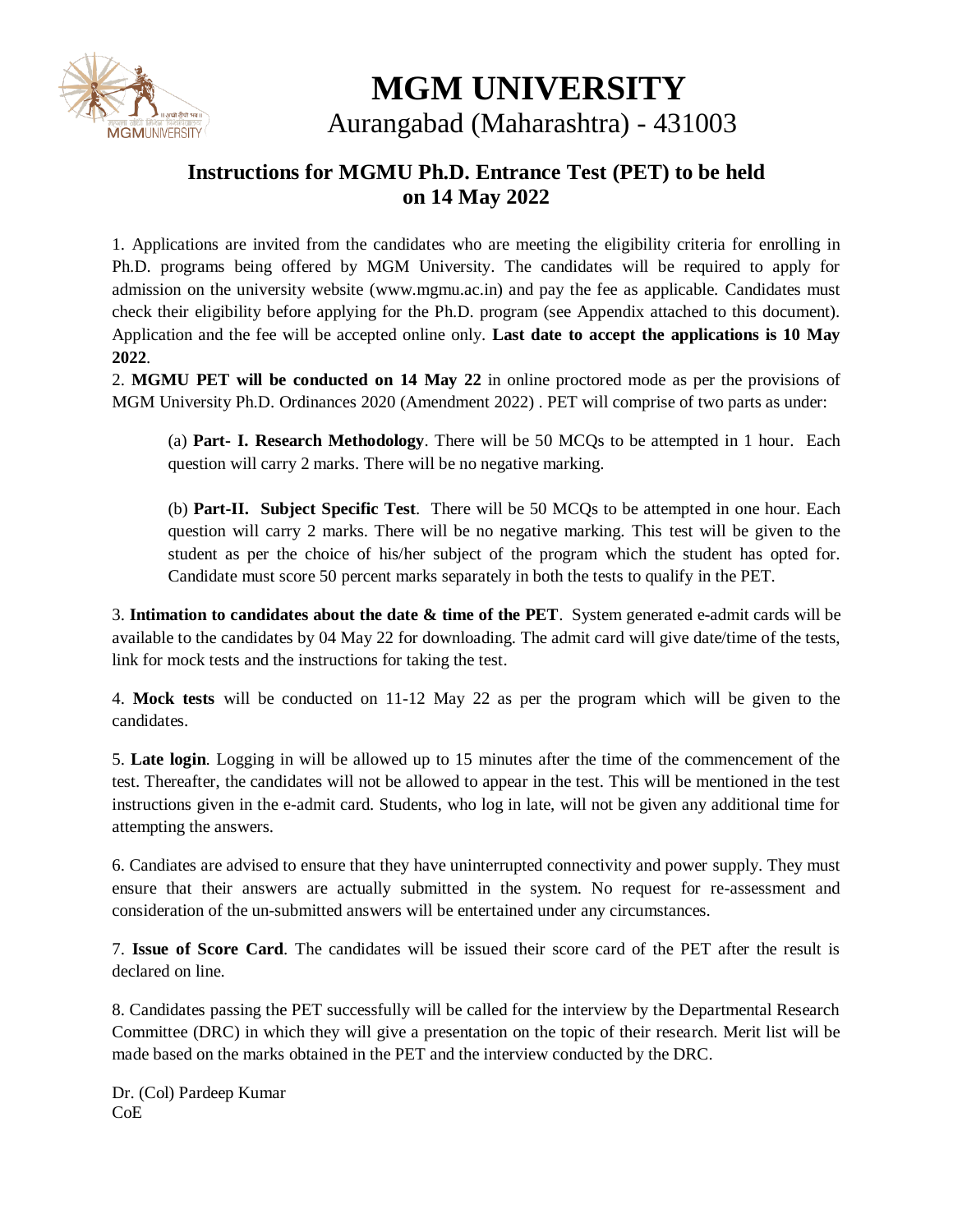## **Appendix**



### **MGM University Aurangabad-431003**

#### **List of Ph.D. Programs being offered in Academic Year 2022-23**

| Sr.No.         | Name of Ph.D. Program                                        | <b>College/Institute/Dept</b>                                         | <b>Eligibility</b>                                       |  |  |
|----------------|--------------------------------------------------------------|-----------------------------------------------------------------------|----------------------------------------------------------|--|--|
|                |                                                              | <b>Offering the Program</b>                                           |                                                          |  |  |
|                |                                                              |                                                                       |                                                          |  |  |
| 1              | Mechanical Engineering                                       |                                                                       | M.Tech (Mech Engr)                                       |  |  |
| $\overline{2}$ | <b>Electrical Engineering</b>                                |                                                                       | M.Tech (Elect Engr)                                      |  |  |
| 3              | <b>Chemical Engineering</b>                                  | Jawaharlal Nehru<br><b>Engineering College</b>                        | M.Tech (Chem Engr)                                       |  |  |
| $\overline{4}$ | <b>Computer Science Engg</b>                                 |                                                                       | M.Tech(CSE)                                              |  |  |
| 5              | Electronics & Computer<br>Engg                               |                                                                       | M.Tech(Electronics Engr)                                 |  |  |
| 6              | Civil Engineering                                            |                                                                       | M.Tech(Civil Engr)                                       |  |  |
| $\overline{7}$ | Architecture                                                 |                                                                       | M.Arch                                                   |  |  |
| 8              | <b>Computer Applications</b>                                 |                                                                       | <b>MCA</b>                                               |  |  |
| 9              | <b>Environmental Engineering</b>                             |                                                                       | M. Tech (Civil, Chem, Mech,<br>Argi & Elect Engr)        |  |  |
| 10             | <b>Industrial Engineering</b>                                |                                                                       | M.Tech (Mech, M.Arch)                                    |  |  |
| 11             | Design Engineering                                           | School of Engineering<br>& Tech (SoET)                                |                                                          |  |  |
| 11A            | Pharmaceutical<br>Engineering                                |                                                                       | M.Tech<br>(Cosmetic,<br>Phar<br>Engr, Chem Engr M. Phar) |  |  |
| 12             | <b>Agricultural Engineering</b>                              |                                                                       | M.Tech (Agri Engr)                                       |  |  |
| 13             | <b>Energy Engineering</b>                                    |                                                                       | M.Tech (Civil, Chem, Mech,<br>Elect Engr)                |  |  |
| 14             | Information Technology                                       | <b>University Department</b><br>of Information and<br>Comn Technology | M. Tech (IT,CSE, Elect and<br>Computer Engr)             |  |  |
|                |                                                              |                                                                       |                                                          |  |  |
| 15             | Computer<br>Sciences<br>and<br><b>Information Technology</b> | Dr. GY Pathrikar<br>College of Computer<br>Sciences and IT            | M.Sc (CSIT)                                              |  |  |
| 16             | Bio-Technology                                               |                                                                       | M.Sc. Bio-Technology                                     |  |  |
| 17             | Plant Bio-Technology                                         |                                                                       | M.Sc Plant Bio-Technology                                |  |  |
| 18             | <b>Bio-informatics</b>                                       |                                                                       | M.Sc. Bio-informatics                                    |  |  |
| 19             | Microbiology                                                 | Institute of Bio-                                                     | M.Sc. Microbiology                                       |  |  |
| 20             | Biochemistry                                                 |                                                                       | M.Sc. Biochemistry                                       |  |  |
| 21             | Plant Breeding and<br><b>Molecular Genetics</b>              | Technology                                                            | M.Sc. Plant Breeding and<br><b>Molecular Genetics</b>    |  |  |
| 22             | Food Technology                                              |                                                                       | M.Sc. Food Technology                                    |  |  |
| 23             | <b>Bio-Medical Engineering</b>                               |                                                                       | (BME,<br>M.Tech<br>Chemical<br>Engg, Bio-Tech)           |  |  |